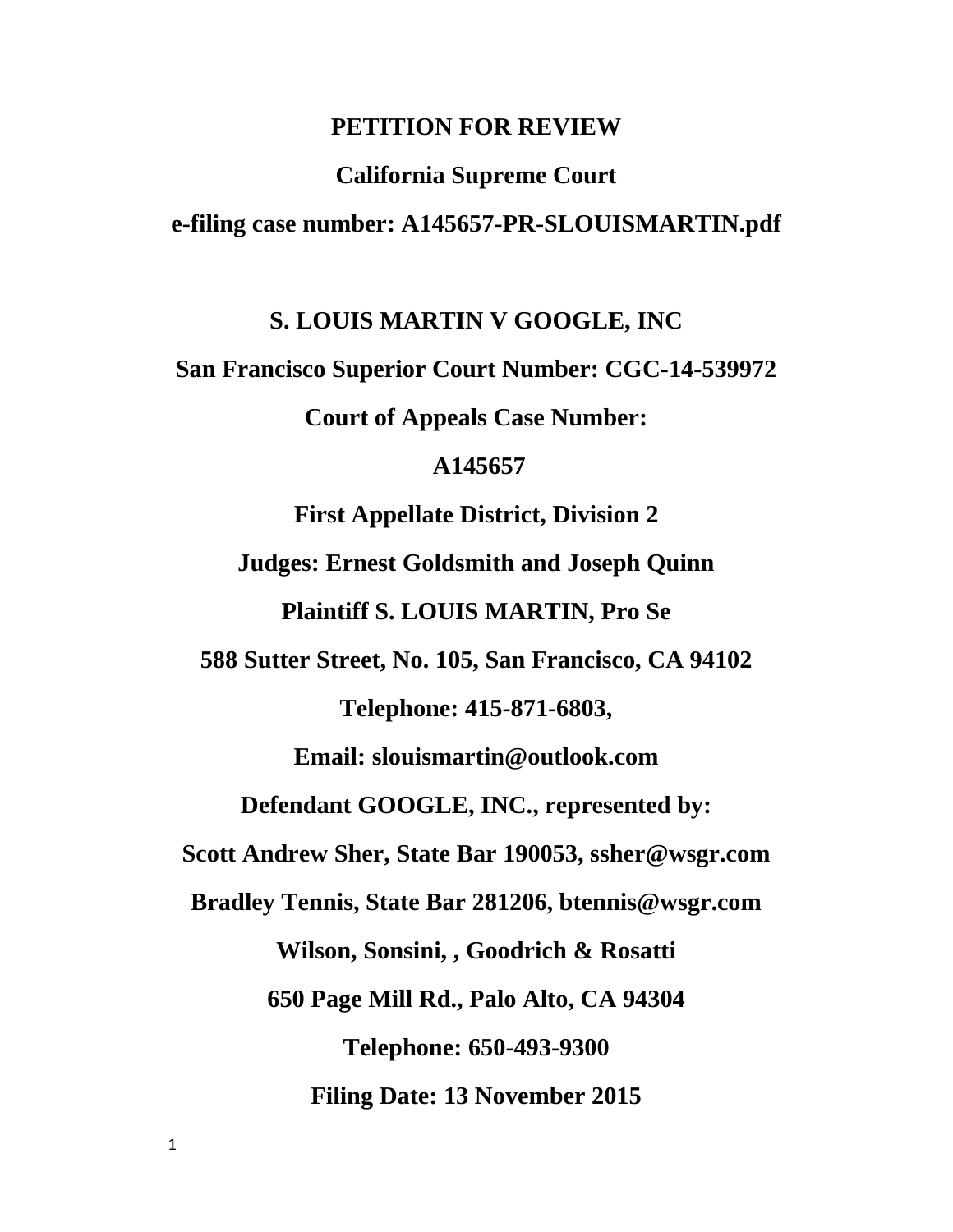# **TABLE OF CONTENTS**

| MEMORANDUM OF POINT AND AUTHORITIES  6            |
|---------------------------------------------------|
| 1. Use of 425.16 Anti-SLAPP with Deceptive Search |
|                                                   |
|                                                   |
|                                                   |
|                                                   |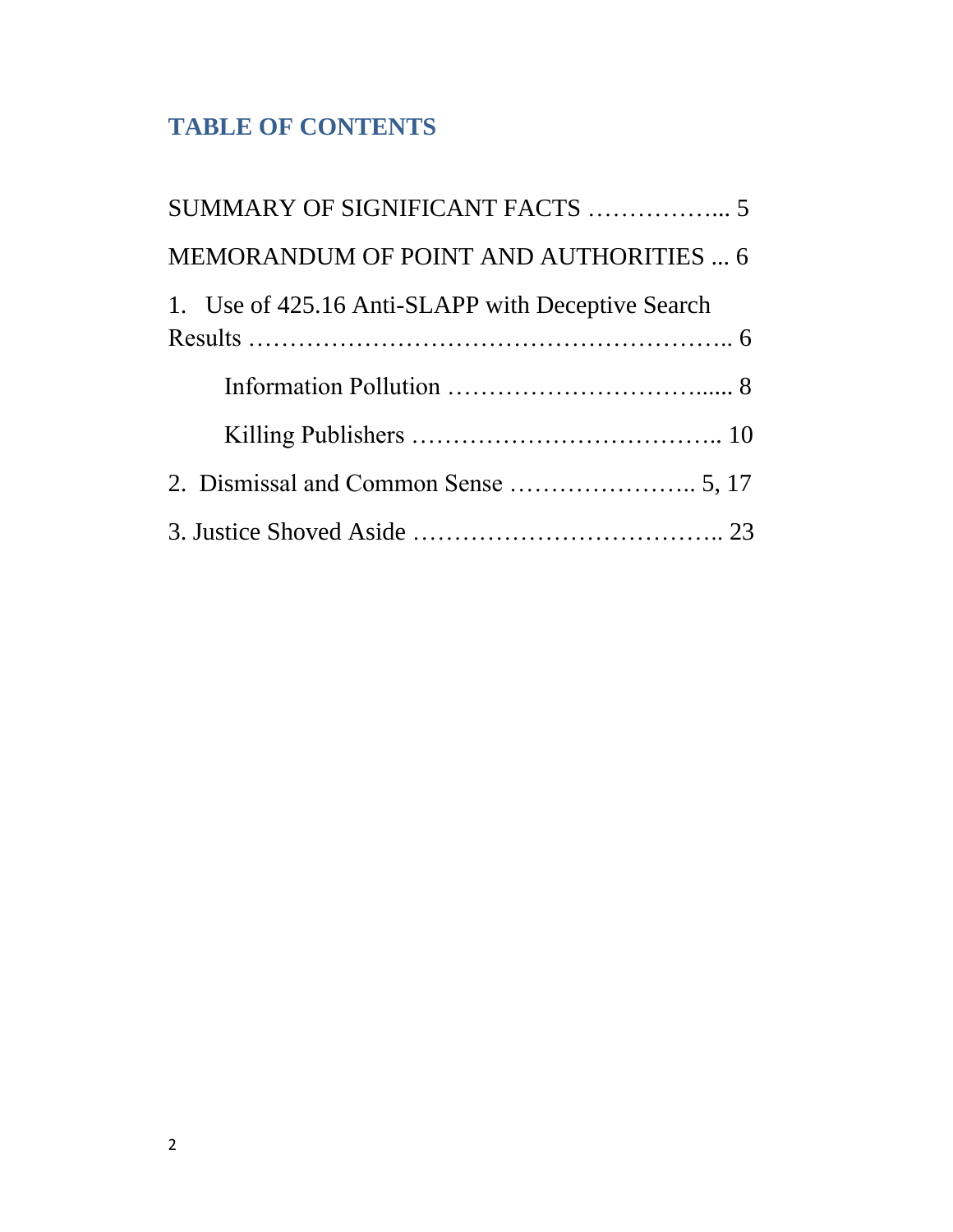# TABLE OF AUTHORITIES

## **Cases**

| PLATYPUS WEAR, INC. V Martin GOLDBERG, |  |
|----------------------------------------|--|
|                                        |  |

## **Statues**

# **Rules**

# **Federal Trade Communication Acts**

|--|--|--|--|--|--|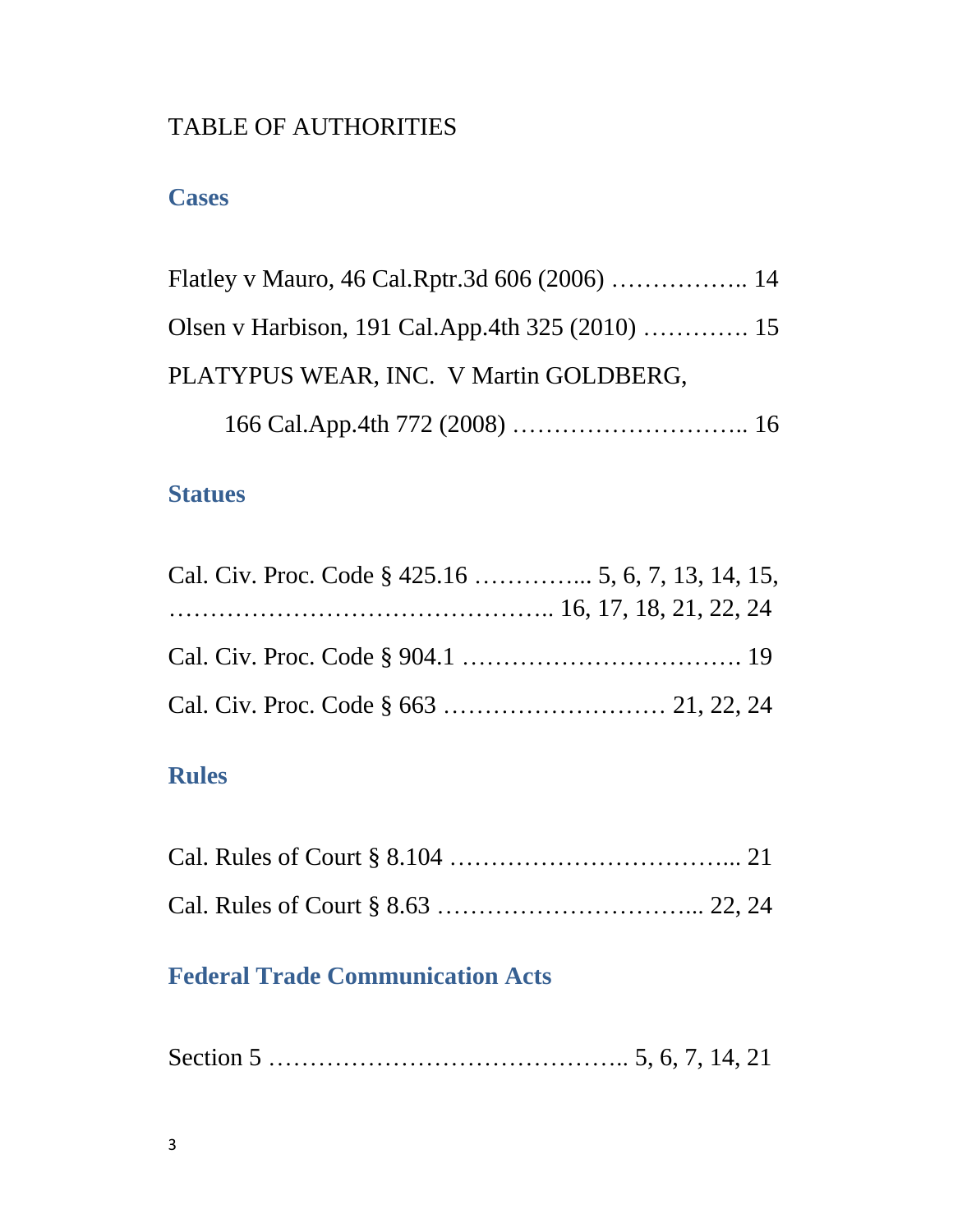# **United States Constitutional Law**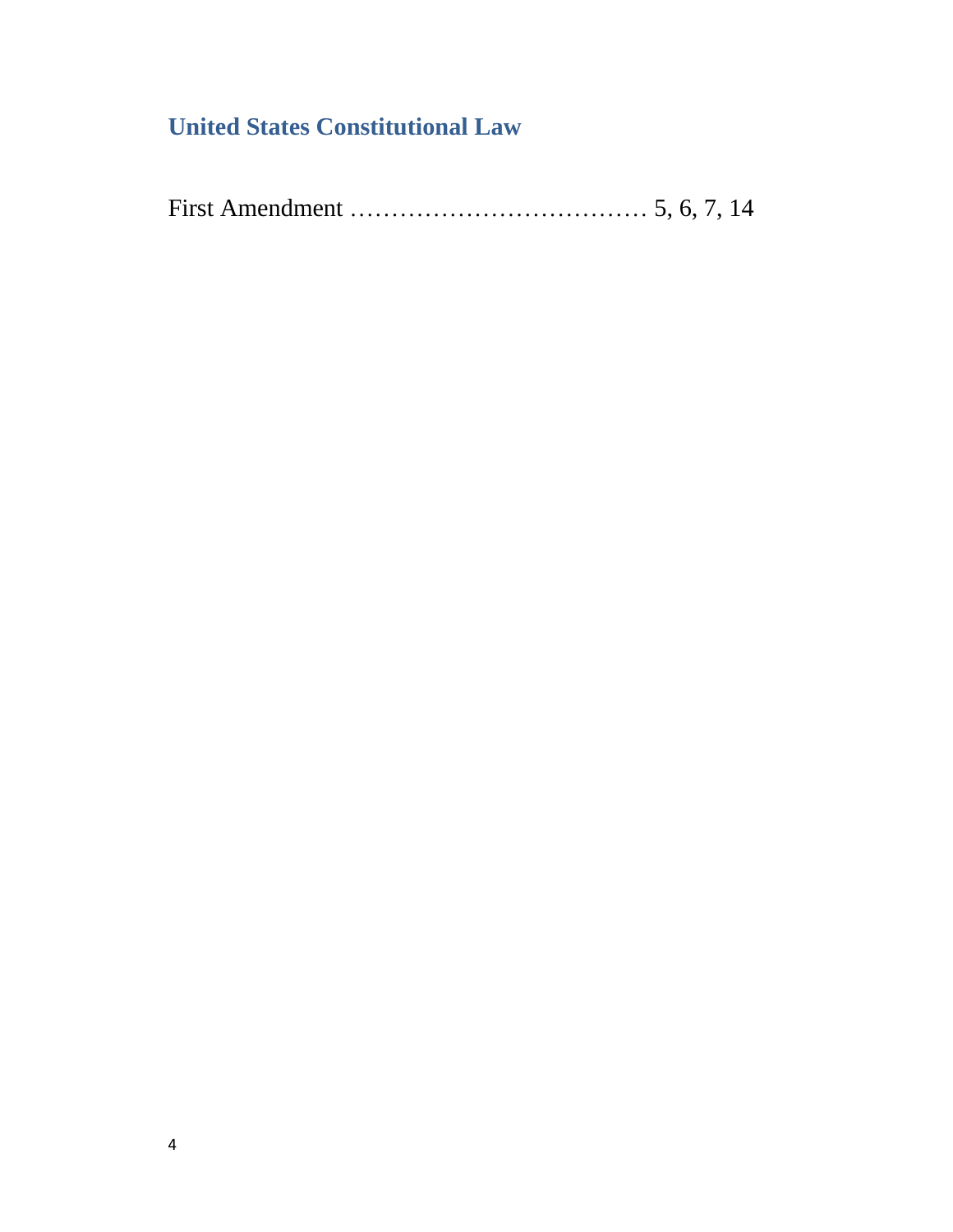### **SUMMARY OF SIGNIFICANT FACTS**

*Petition Summary: This Petition for Review is asking for review of an issue that has been edging its way toward the spotlight for some time and now finds itself fully in it. With a shift in the search-engine market away from search-results integrity and towards maximizing profits via advertising, the issue is this: Can search engines such as Google present unmarked advertising as protected speech per the First Amendment, or does this fall under the prohibitions of Section 5 of the Federal Trade Commission Act? In Plaintiff Martin's view, such search results clearly constitute a form of deception and "information pollution" and should not be considered as protected speech. The harm both to the consumer and completion is discussed below under Use of 425.16 Anti-SLAPP with Deceptive Search Results, which relates the particular case of Martin v Google, Inc. A secondary issue discussed under Dismissal and Common Sense is the manner in which this case has been dismissed in the lower court of appeal. Does a first defective judgment that has been updated after a considerable passage of time still rule, or does the second judgment? Common sense, life experience, and practically dictate that the second judgment is the judgment. Finally, though the Plaintiff is not asking the court to look into the matter, the background of a too-cozy relationship of the lower courts with a politically powerful litigant is discussed under Justice Shoved Aside.*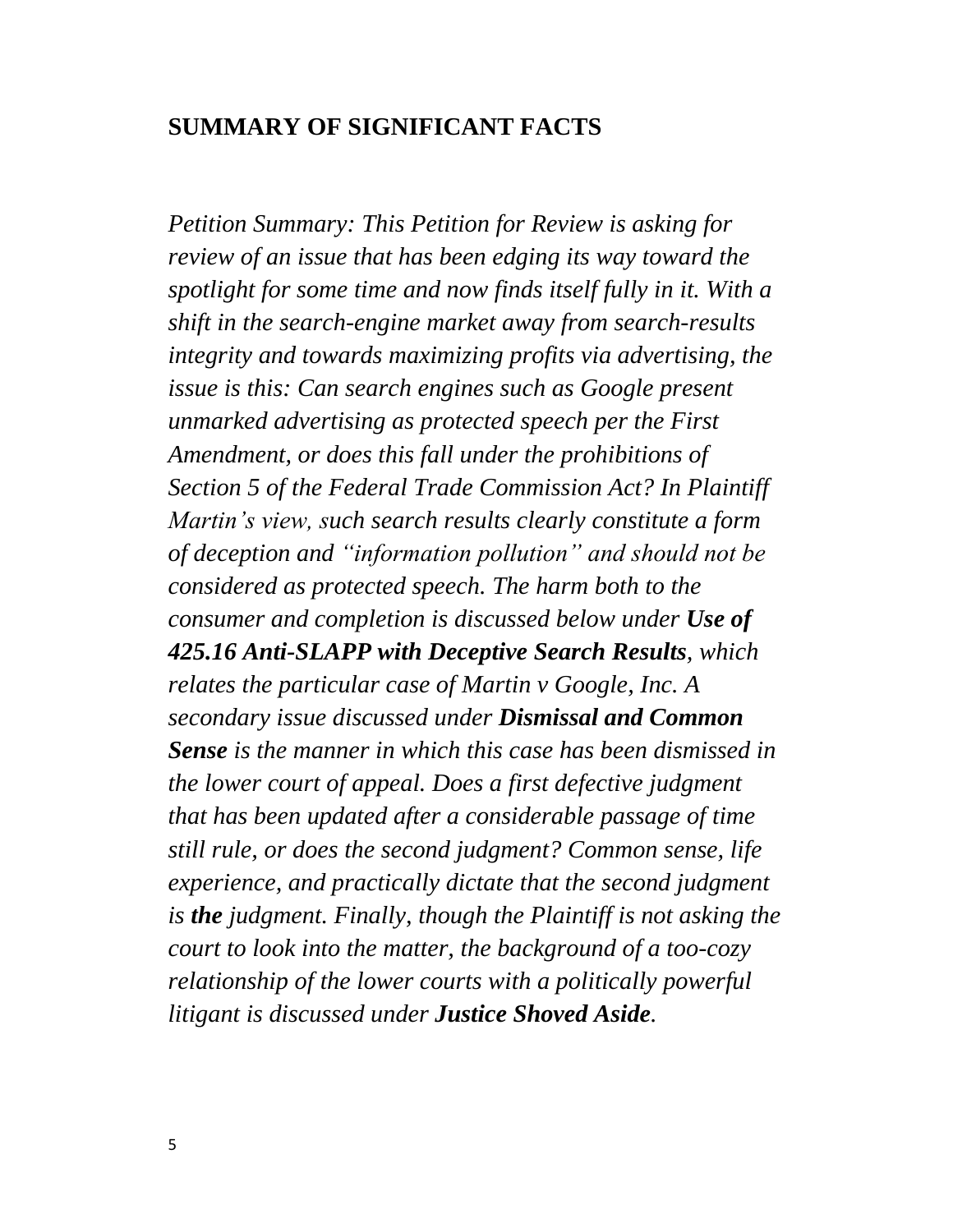### **MEMORANDUM OF POINTS AND AUTHORITIES**

# **1. Use of 425.16 Anti-SLAPP with Deceptive Search Results**

*Summary: This is a critical issue. Can search engines present results that are deceptive per Section 5 of the Federal Trade Commission Act and claim that they are protected by the First Amendment? Such results constitute "information pollution" and harm both the consumer and competition. This is explained below. The issue goes well beyond the case of Martin v Google, affecting millions of users or more, and probably tens of thousands of competitors. The issue begs for resolution.*

On 13 November 2014, the Superior Court in San Francisco granted Defendant Google's 425.16-based special motion to strike in S. Louis Martin v Google, Inc. This was wrong for a number of reasons as discussed below:

First, the motion was untimely: It was filed 72 days after the complaint was filed.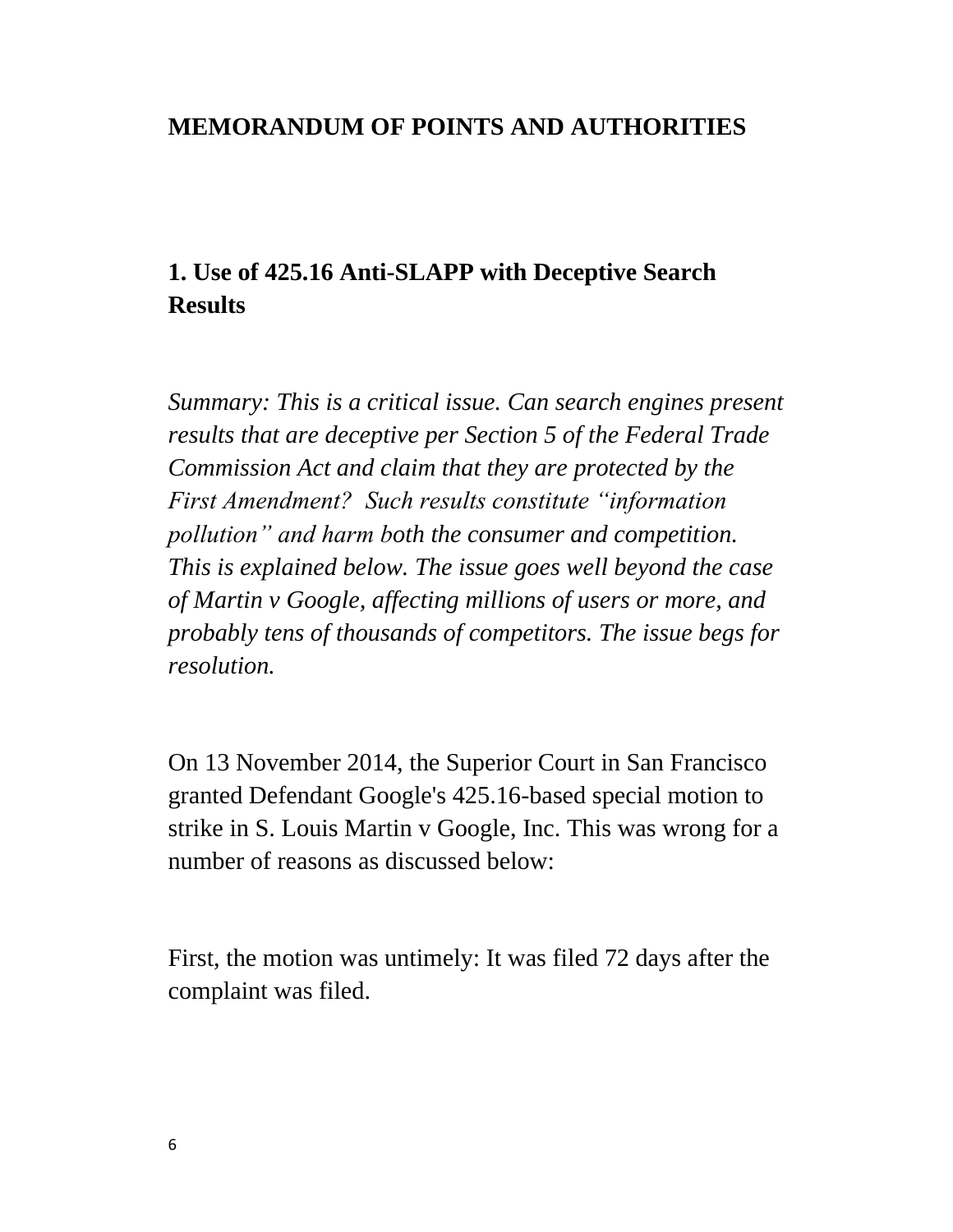**But most important of all:** The motion should not have been granted in the first place. Plaintiff Martin both opposed the ruling in testimony in court on 13 November 2014, and Martin also filed an opposition that was ignored by the court. In fact, Judge Goldsmith said it did not exist. Martin also filed other documents that supported continuing the case, but they were all suppressed (not made viewable and ignored by the court). One of those documents, "Shifting Search Scenarios, Extreme Bias," was critical to the case. It is discussed below.

Google claimed the right to strike per ccp 425.16, the California Anti-SLAPP law. But the problem with its application is this:

Google makes the claim that its search results are protected speech per the First Amendment. But this is a false claim. *Google's search results are not protected speech because they are in violation of Section 5 of the Federal Trade Commission Act.* Being unmarked ads bid on for placement ranking on the Google's *AdWords* program, they constitute a deceptive business practice. And they not only harm the consumer but competition as well. For consumers, the number harmed is probably in the millions or more; for competitors, the number disappeared is probably in the tens of thousands. Google has skimmed the advertising dollars of nearly every business on the planet and reduced the quality and quantity of objective news reporting.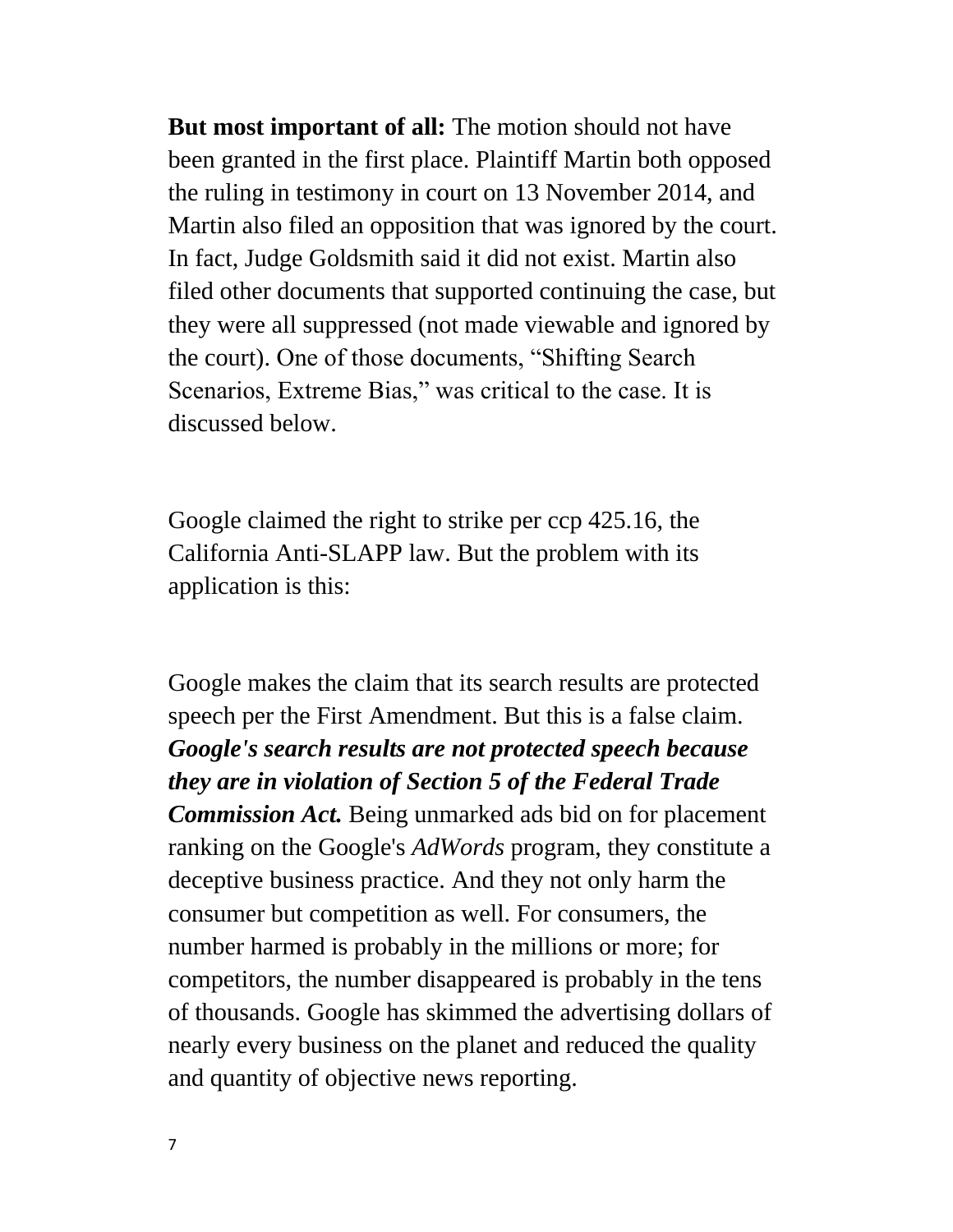**Note:** Not all Google search results are unmarked ads, but if a search involves anything that can make money and be advertised -- and just about everything can be -- Google's search results are now mostly unmarked ads.

When it comes to the consumer, the harm is pretty obvious. Imagine someone searching for a cancer or Alzheimer's medication and Google does not return the best or even appropriate medication; it returns an ad paid for by a pharmaceutical company that bid the highest. The consumer could be badly misled into taking some ineffective medicine, while one that would help them would not be presented at all in the search results. And perhaps the most effective medication, because the pharmaceutical company that makes it refused to "pay the Google", would be disappeared.

### *Information Pollution*

This is a clear case of *information pollution*. It is information that is tainted by deceptive business practices. It is akin to the pollution of air, water, and food; but perhaps it is even worse, as deceptive information could tell you that your air, water, or food was safe when it was not. Deception of this type - *paid advertising that is, however, not marked as such* --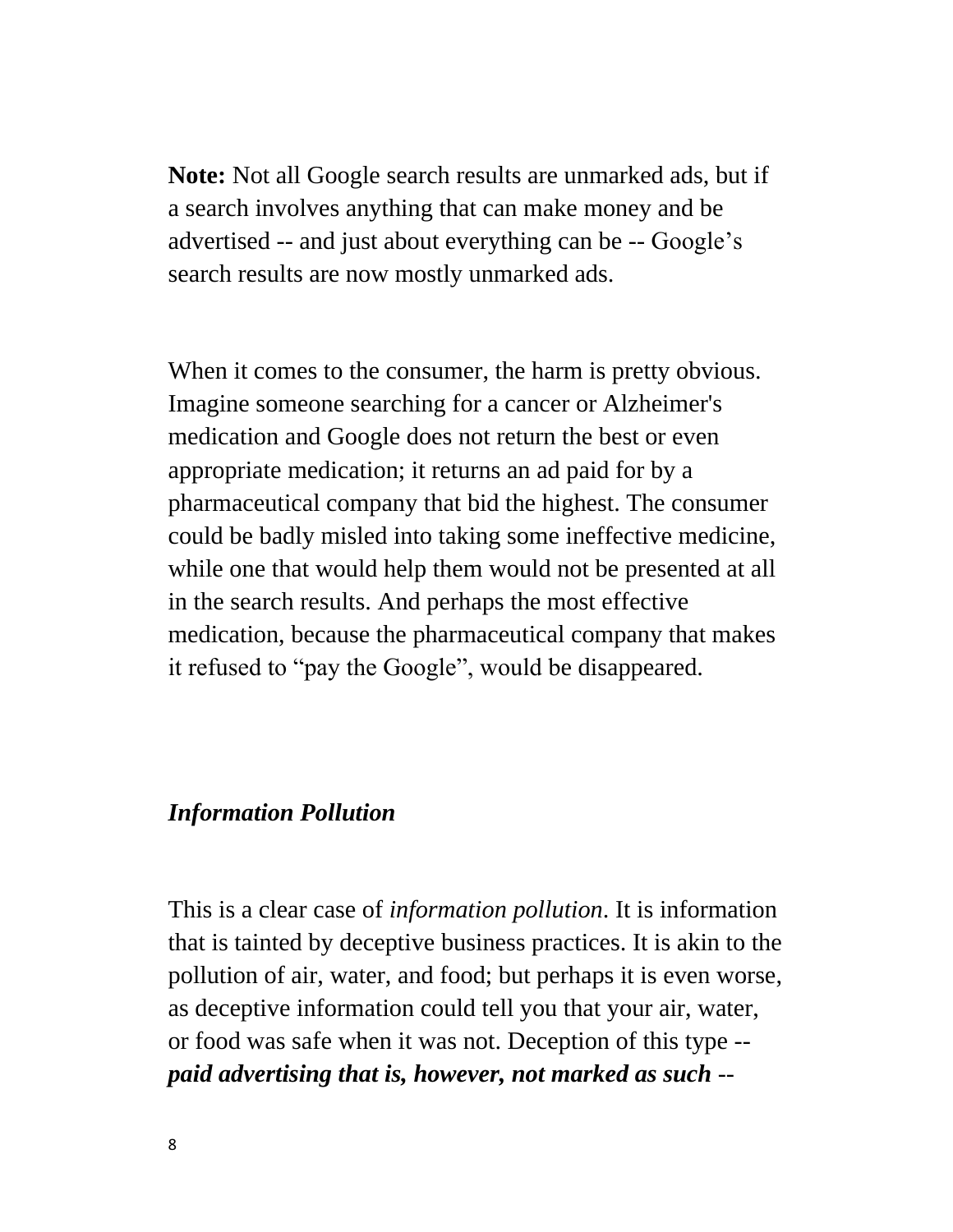should not be allowed because it is clearly harmful to the consumer. And in fact it is not allowed per the Federal Trade Commission. But Google simply chooses to ignore the rules.

Now consider harm to competition. In order to free up the top search position in the search results listings, the highest quality search results must be virtually disappeared. Such is the case with CoastNews.com, which once occupied the top search spots in the key restaurant areas in San Francisco. It routinely came in #1, 2, or 3, in areas such as North Beach, Chinatown, Downtown, Fishermen's Wharf ... By agreement with Google, CoastNews.com once hosted Google ads on it site. (Note: CoastNews.com contains "San Francisco Restaurant & Dining Guide".) But with the new search scenario employed by Google (see "Shifting Search Scenarios, Extreme Bias" in the Appellant's Appendix), Google can make approximately 1,250 times as much money by running unmarked ads in its place. But of course this depends on Google *successfully misleading the consumer into thinking that he or she is viewing a bone fide (honest) search result based on quality*, not how much money the restaurant paid in a bidding war.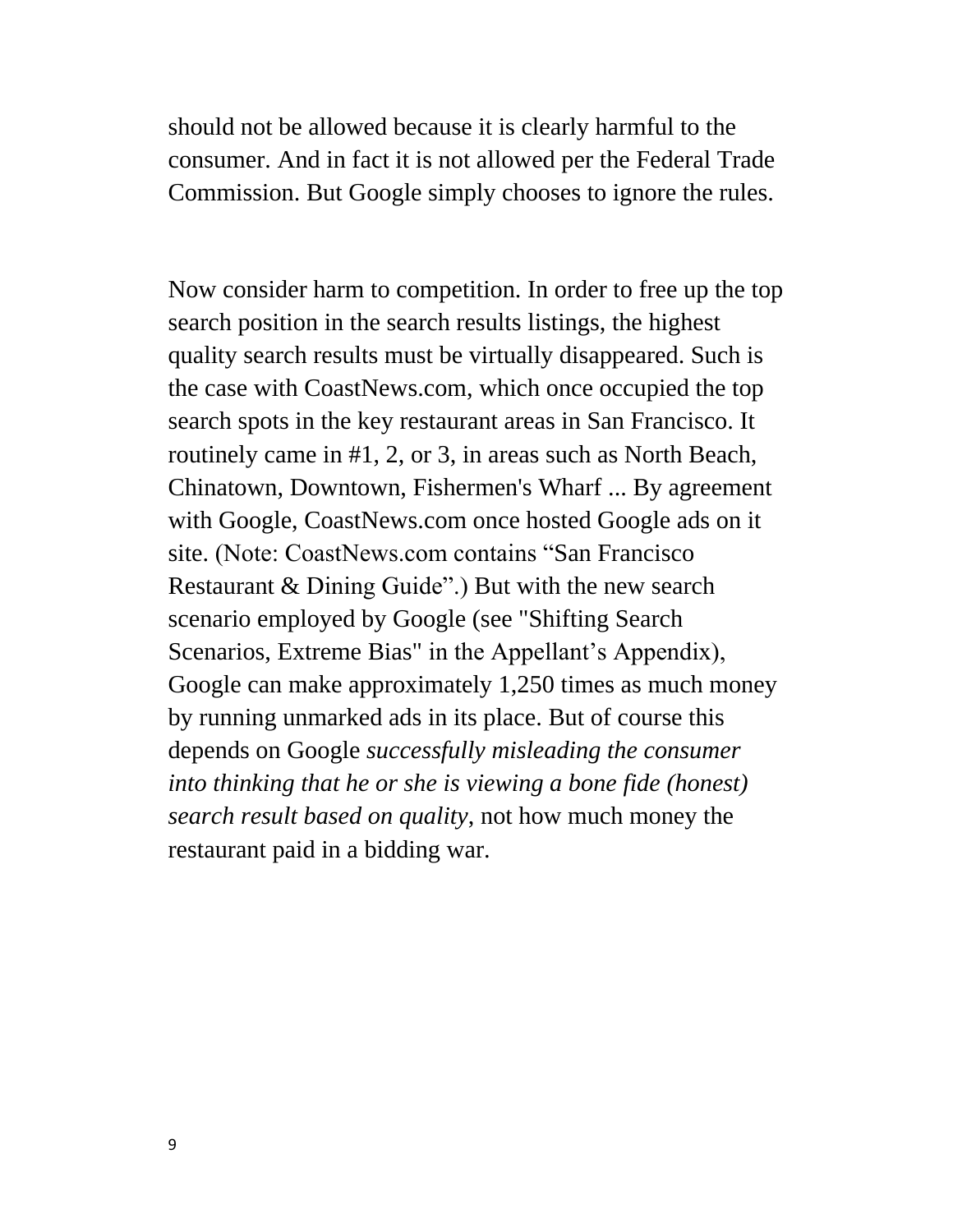### *Killing publishers*

S. LOUIS MARTIN, in one of his court-suppressed document, "Shifting Search Scenarios, Extreme Bias," (see page 115 of the Appellant's Appendix) tells the same story as Harvard University law professor Michael Luca and Columbia University law professor Tim Wu, who recently studied Google's search results and declared that they were biased and harmed both consumers and competition. Martin shows in detail why Google is doing it. While the good law professors are on the right track, Martin does not think they comprehend the full economic implications of what Google is doing. The money from returning unmarked advertisers is hugely more lucrative than returning honest search results. When you do the math, it is almost staggering. Martin explains in detail why Google is disappearing publishers in its search results and instead returning unmarked advertisers.

Let's do the math, based on the research analysis of "Shifting Search Scenarios, Extreme Bias."

In the case that Google returns an actual publisher (honest search result based on ranking, sometimes called "organic" or "natural" search result) with an ad on the page, for 1,000 clicks on that publisher's URL, Google would make about 32 percent of 2.5 clicks \* 6 USD. That comes out to be 4.80 USD, the price of a cheap bottle of wine at Trader Joe's.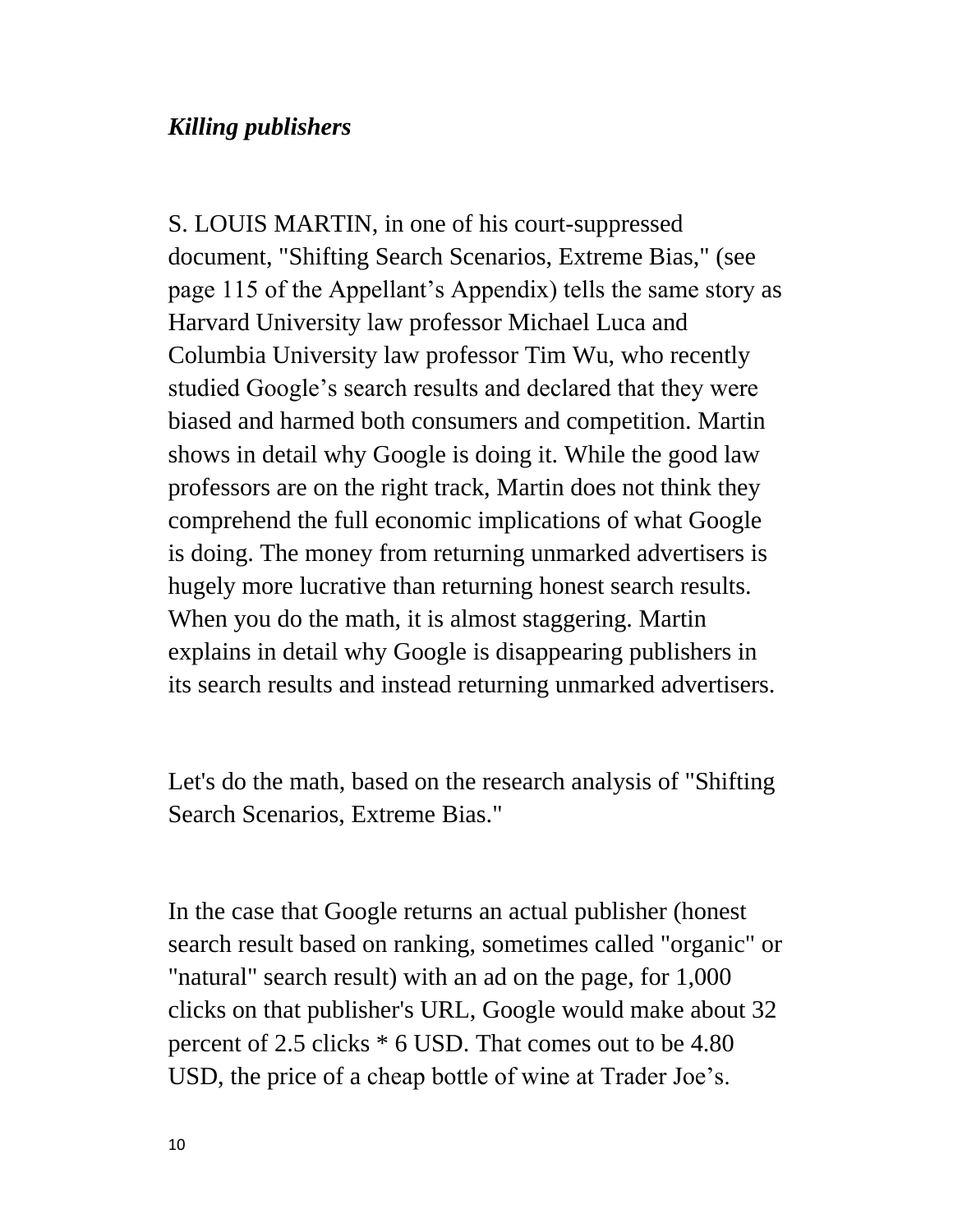### *Notes*:

- 2.5 clicks is used because only 2 to 3 out of 1000 users would click on an ad if they knew it were an ad;
- 6 USD is the average cost to the advertiser for the click;
- Google keeps 32 percent of the 6 USD.

In the case that Google returns an unmarked advertiser, Google would make 100 percent of 1,000 \* 6 USD. That comes out to be 6,000 USD, the cost of some pretty pampered weekend fun for a Google-glassed executive in a self-driving car.

# *In short, Google makes 1,250 times as much returning an unmarked ad than it does a real publisher!*

But note that it is very important that Google does not label an ad as an ad, because if it did the click rate would go down to 2 to 3 in 1000. The practice is of course very deceptive, as the assumption by the consumer is that if the ad is not marked as an ad, then it is a bone fide search result. And, ironically, the presence of a few labeled ads enhances that perception. It says, "Those are the ads; here are the real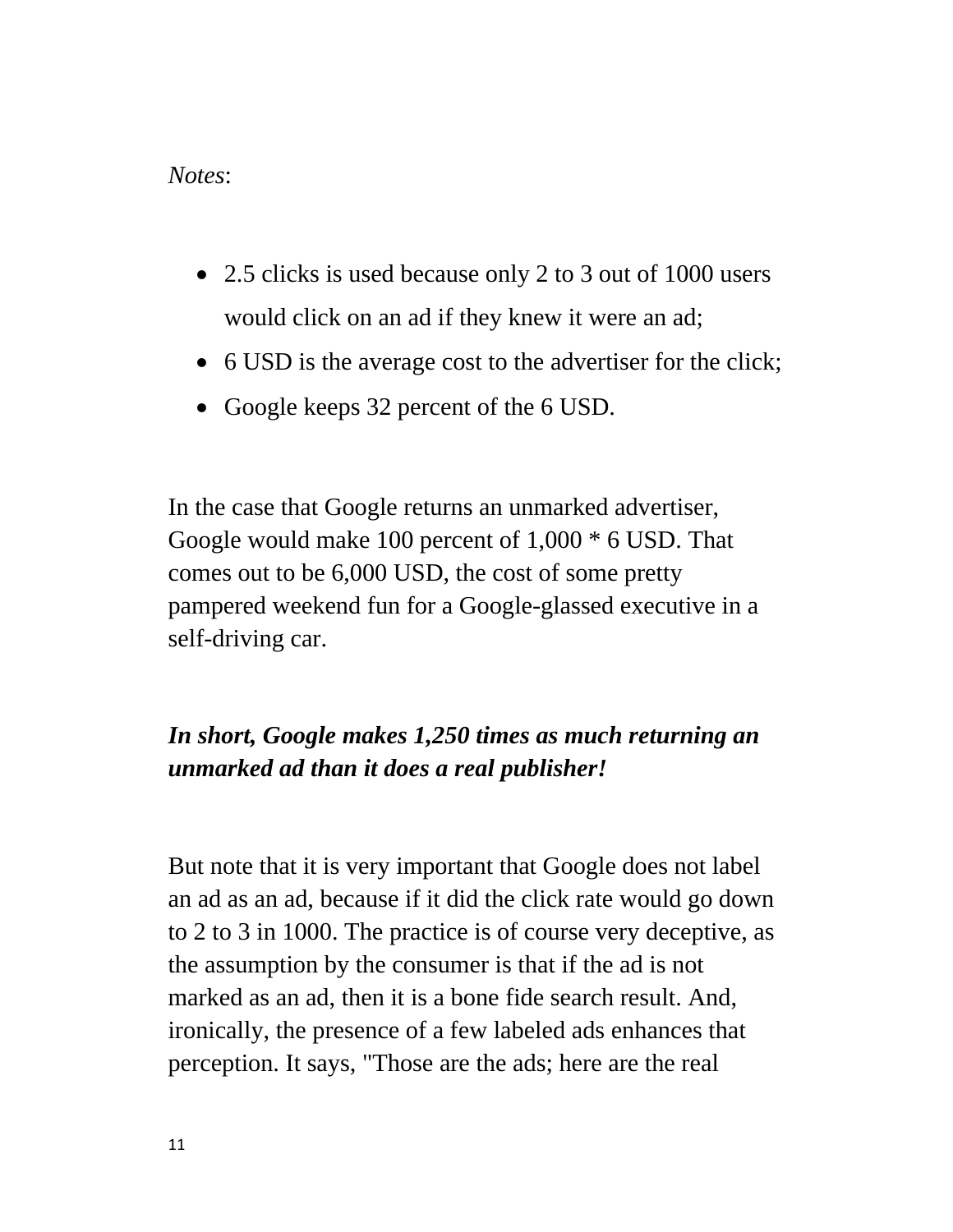search results." While this strategy is clever, it is also extremely devious.

Thus the motivation is clear and obvious for disappearing real publishers and, by the deception of the unmarked ad, returning an ad instead. Real publishers get in the way of ad delivery on the Google ad network, so they must go. (See "Introduction to What Is Google?" on page 108 of the Appellant's Appendix and "What Is Google?" on page 111), two other suppressed and ignored documents.) *And, ironically, the higher the quality of real publishers, the greater is the urgency to get rid of them!*

The harm is clear: Google puts CoastNews.com out of business and sends consumers to restaurants not based on restaurant quality but on the amount the restaurant paid. Google in fact may send the consumer to the worst restaurant in town, not the best. This constitutes deception. While you do not die from this experience, in the case of pharmaceuticals, you well could.

In the areas of air, water, and food, such deception is not tolerated. The EPA and Food Quality Protection Act protect the consumer. Nor should it be in the area of information. One could argue that "clean" information is even more important these days than pure air, water, and food, as such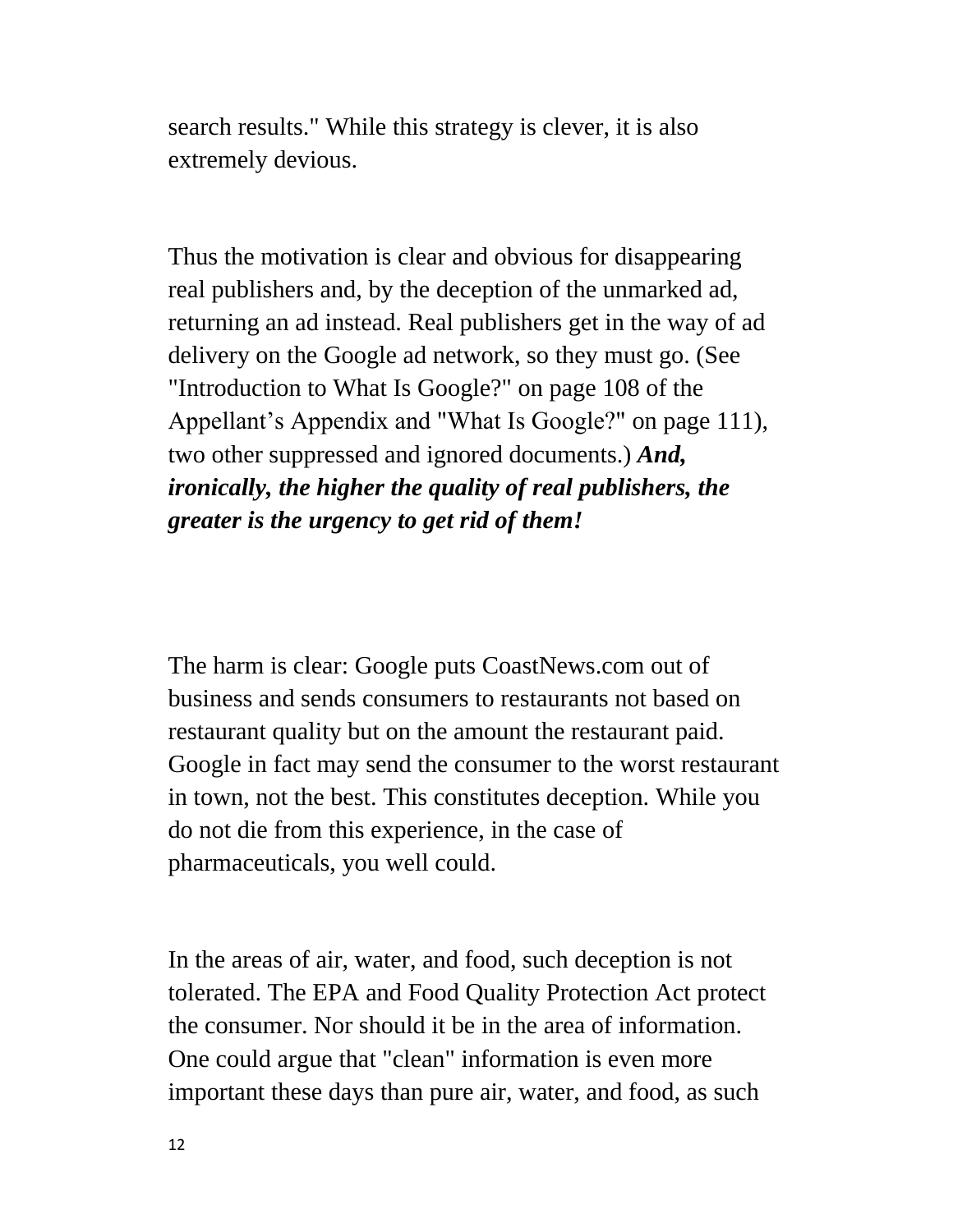information is used unwittingly by consumers to determine health and safety consideration in many areas of their lives.

As just one more example, consider the consumer buying tires on the basis of "polluted" information about tire safety. A tire company with defective or low-quality tires could simply outbid its competitors, inducing consumers to purchase unsafe tires for their cars. Death could easily result.

Returning deceptive search results is clearly a serious matter. Search results form the basis from which many important decisions are made these days. They form the basis for public opinion on important matters and are used for research and homework in schools. Dirtying the mind with misleading or false information should not be ignored. Clean information is the heart and soul of the democratic process; lies and halftruths are the basis of totalitarian forms of government.

Now consider what Google and the Superior Court claim as the legal basis for granting the motion to strike. Although they don't explicitly say so, it is really ccp 425.16 (c) (4) that they are invoking. It says:

*(4) any other conduct in furtherance of the exercise of the constitutional right of petition or the constitutional right of*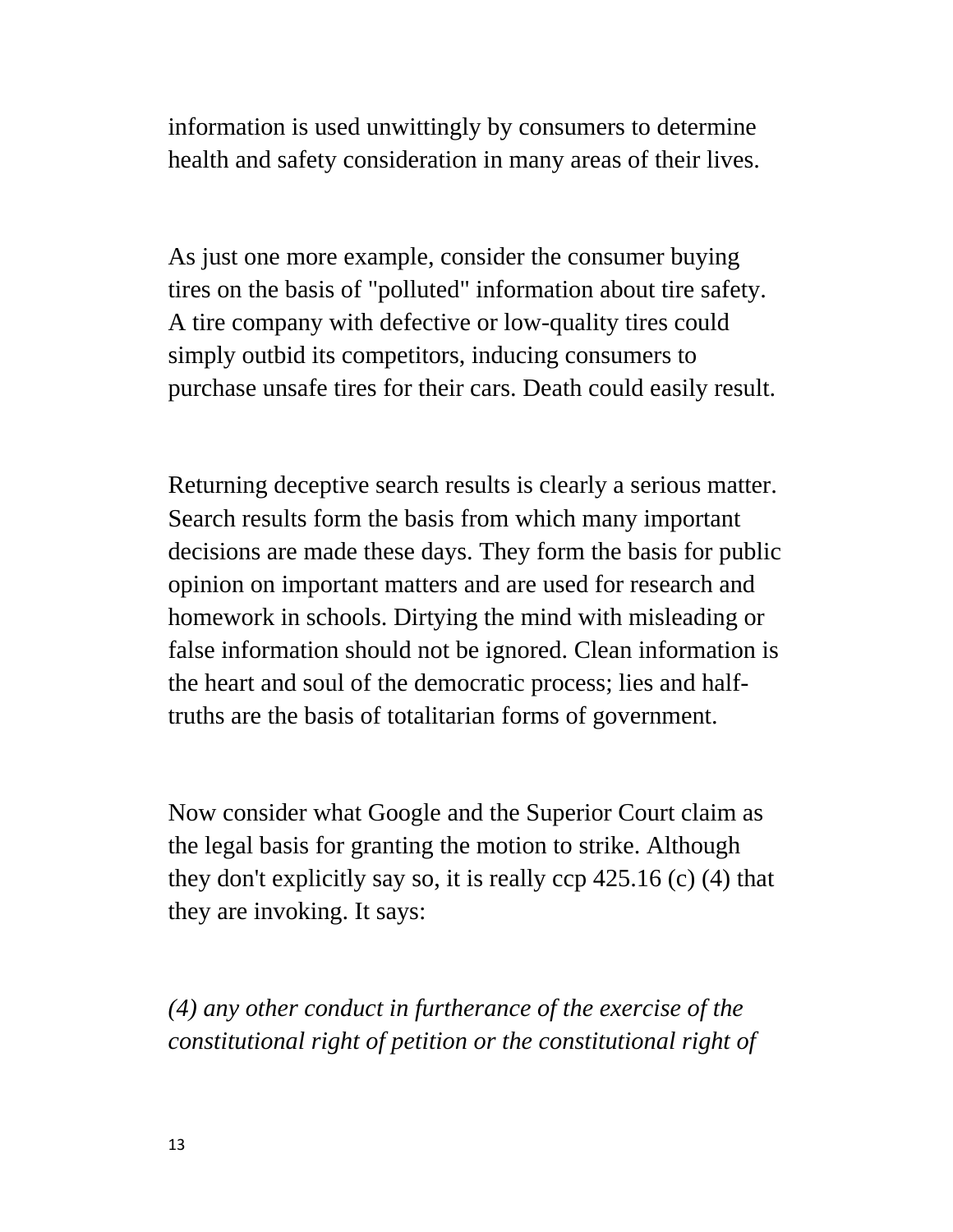*free speech in connection with a public issue or an issue of public interest.*

Google's search engine is taken to be the "conduct" of the company which presumably S. Louis Martin is bullying with its lawsuit. But the argument simply does not hold up for this reason: **Deceptive search results are not protected by the First Amendment; and in fact they are prohibited by Section 5 of the Federal Trade Commission Act.** They are no more protected than shouting "Fire!" in a crowded theatre or inciting a riot in front of the courthouse and yelling "burn it down". And the argument that Google makes that its search engine is a free service and the consumer does not have to use it does not hold up either. The consumer relies on Google and expects honest information, not pollution in the form of deceptive information. If someone sells tomatoes, grapes, or peanuts in a market, it is expected that they are safe to eat, not that they might kill you. That you have other options at the market down the street does not matter. Selling tainted food is illegal.

Consider the case of Flatley v Mauro, decided by the California Supreme Court. *The court denied Mauro's 425.16-based motion to strike on the grounds that extortion, as employed by Mauro, was not protected speech.* The court held that the defendant cannot use the Anti-SLAPP law if "either the defendant concedes, or the evidence conclusively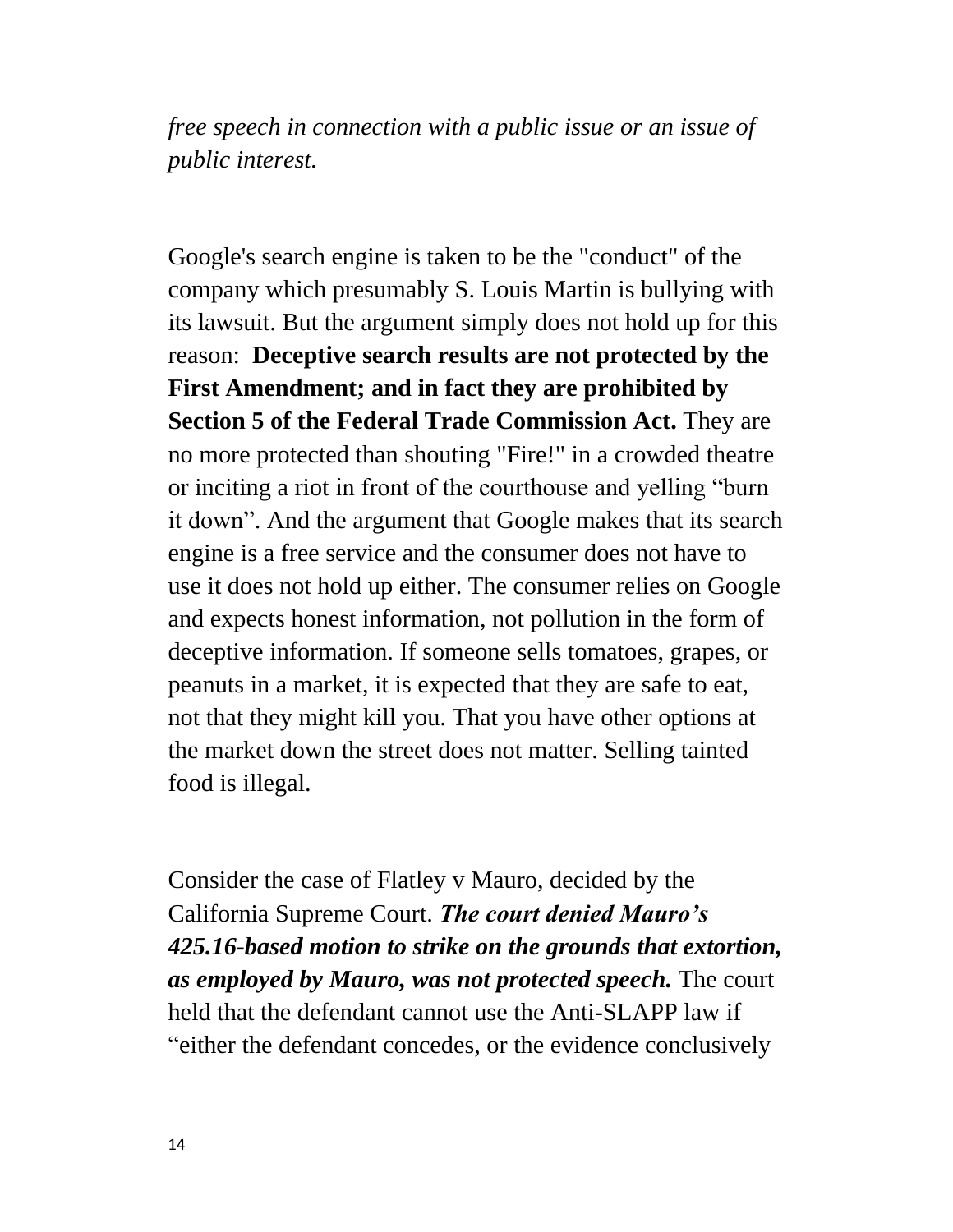establishes, that the assertedly protected speech or petition activity was illegal as a matter of law."

While Google is not directly extorting money from clients - though some would argue that its *AdWords* program for bidding on keywords amounts to the same thing -- it is engaging in deceptive business practices regarding unmarked advertising. And thus Google should never have been granted the 425.16-based motion to strike. The free-speech rights of its search algorithm, if they exist at all, do not apply when it is telling lies to consumers or deceiving them!

On the subject of Google's late filing of its 425.16 based special motion to strike, consider this:

Per 415.16 (f) it is due within 60 days; Google filed it in 73 days without a Motion for Leave to delay, with the clerk not catching or flagging the error, and with this violation going unnoticed or unnoted by the judge. Why it was not filed before or with the Demurrer (also filed late) is anyone's guess, though filing it late did cause surprise and some confusion.

In *Olsen v Harbison* the, the appeals court ruled against a late filing of a 425.16-based motion to strike, stating that the anti-SLAPP motion "is denied on the ground that it is dilatory,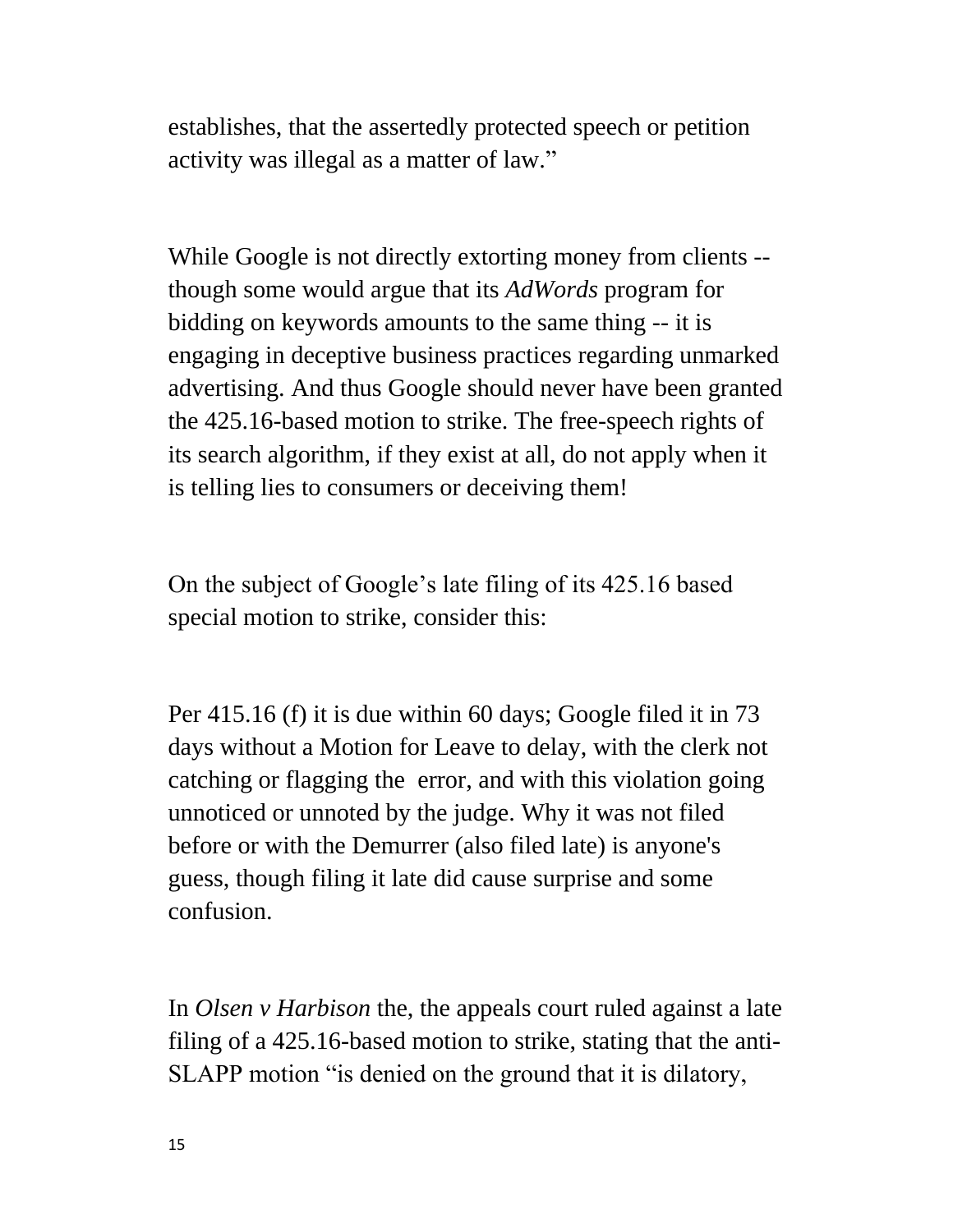without good cause for failing to bring the motion earlier...." Likewise, in the case of S. LOUIS MARTIN V GOOGLE, INC. the filing by Google was "dilatory" and no good cause - - or any cause at all! -- was ever stated, formally or informally. It therefore should not have been allowed. And it is another instance of Google's privileged attitude of entitlement.

In *PLATYPUS WEAR, INC. v. Martin GOLDBERG*, an appeals court overturned the decision of the Superior Court to grant a late filing of a 425.16-based motion to strike, stating,: "[T]he grounds given by the court for finding the anti-SLAPP motion [timely] are inconsistent with the substantive law of section 425.16, ..."

Of course, in the case of S. LOUIS MARTIN v GOOGLE, INC., no application for late filing of the Anti-SLAPP was even filed! The late filing was simply tacitly accepted by the clerk of the court and the judge, again indicating a privileged status for Defendant GOOGLE, INC.

But in over a year in court, such issues about deception and the use of 425.16 never came up. Google and the court engaged in nothing other than **procedural war** against Plaintiff Martin to ensure they did not. In fact, none of the issues raised in the complaint were ever discussed. Procedure triumphed over substance. It is interesting to note that the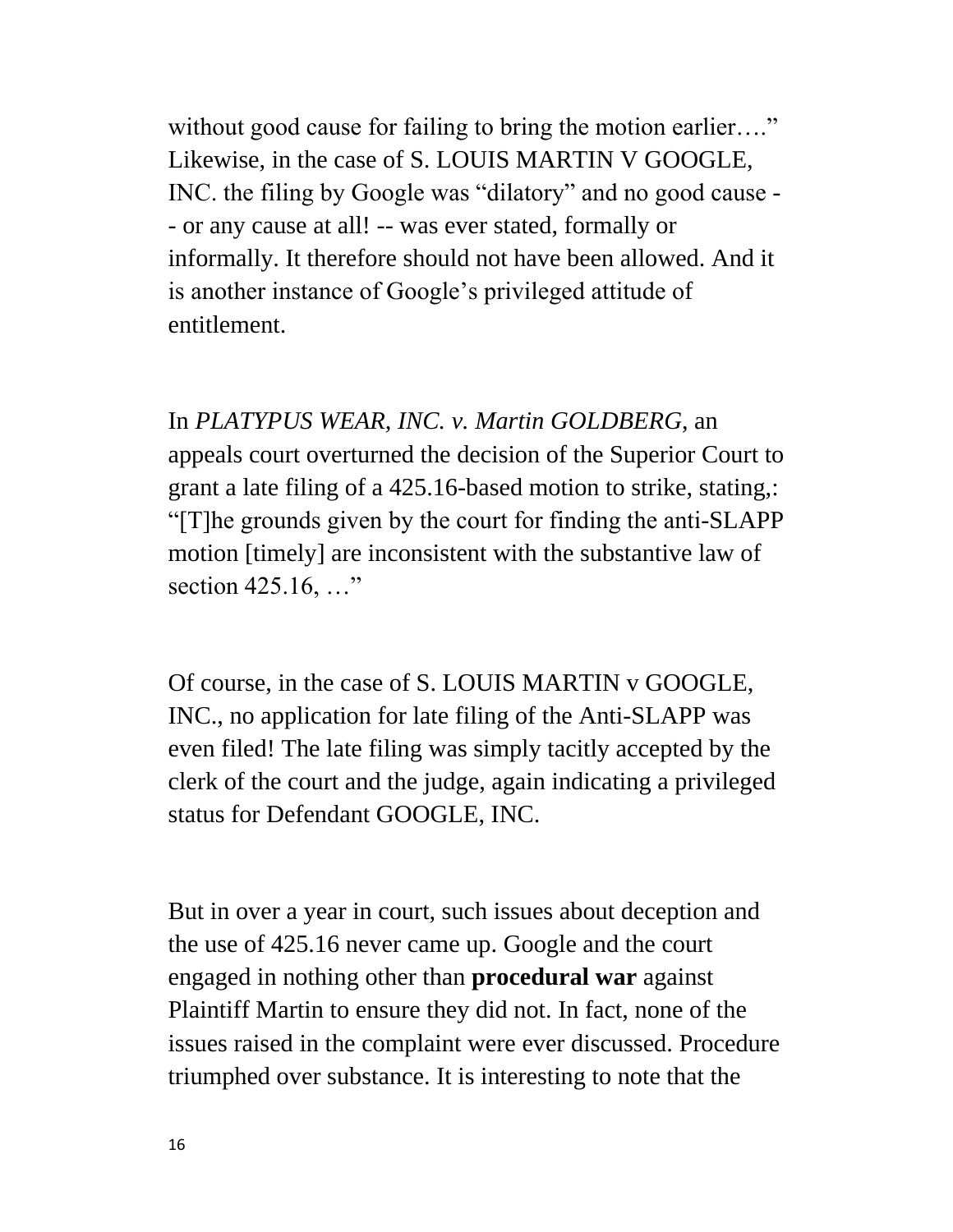very first sentence of the Complaint raises the issue: "First, Google returns biased search results that favor its own paid advertisers and Google-owned companies."

It the court wants to bar all lawsuits involving Google search, then it should get the state legislature to pass a law that says Google cannot be sued over its search results. That, however, would conflict with Federal law.

(For more on the use of 425.16 to derail this case, see the Opening Brief filed with the Appeals Court: http://coastnews.com/google/opening-brief-6-PDF.pdf and the Appellant's Appendix: http://coastnews.com/google/record-1.pdf.)

Let us now consider the manner in which this case was dismissed by the Appeals Court after two and a half months of survival there.

# **2. Dismissal and Common Sense**

*Summary: This is a common-sense issue that needs a common-sense solution. If two judgments are filed by a court, logic, common sense, and practicality dictate that the second*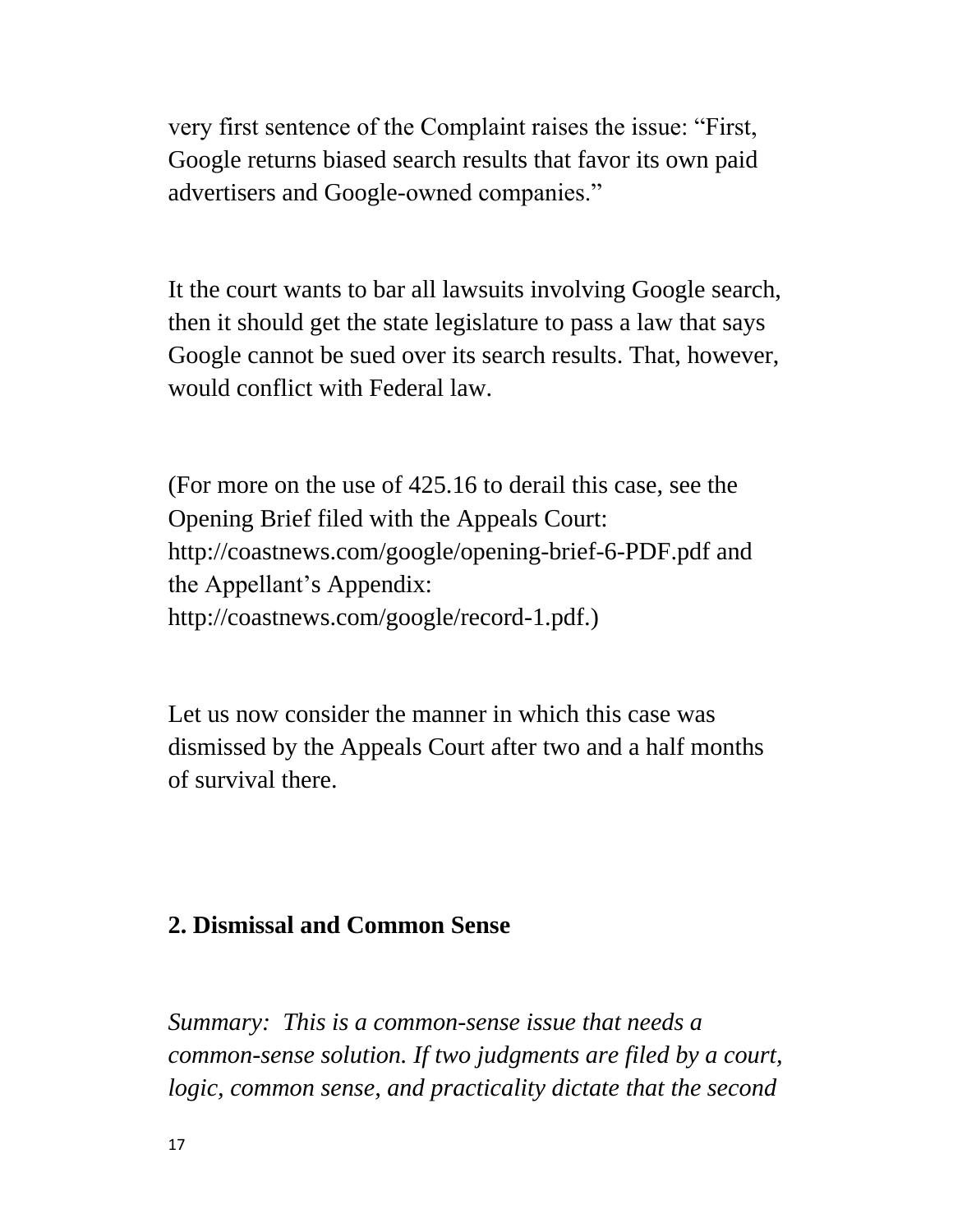*one is the final one and is therefore the one appealed from. At things now stand, a litigant might claim that the first judgment is the one that counts and assert that an appeal is untimely, even though it is clearly not, as in the case of Martin v Google, Inc. This issue needs to be clarified to avoid procedural mishaps and abuse, especially regarding the 425.16-based special motion to strike.*

On 19 August 2015, about one month after the Civil Case Information Statement was filed for the appeal, Google filed a Motion to Dismiss. This was strongly opposed by Plaintiff Martin on 26 August 2015. (See http://coastnews.com/google/opposition.pdf .)

The basis for Google's motion was this:

In the Superior Court, **two entries of judgment were entered**. One was filed on 19 November 2014 and another on 23 April 2015, about five months later. But first it should be noted that the special motion to strike was filed late by Google, 73 days after the complaint was filed, *although this untimeliness was ignored by the court*. But then, when Google was granted its special motion to strike, it failed to file the "proposed order". On 8 April 2915 this was noted by Presiding Judge John K. Stewart and Google was ordered to "show cause" under penalty of sanctions. Google complied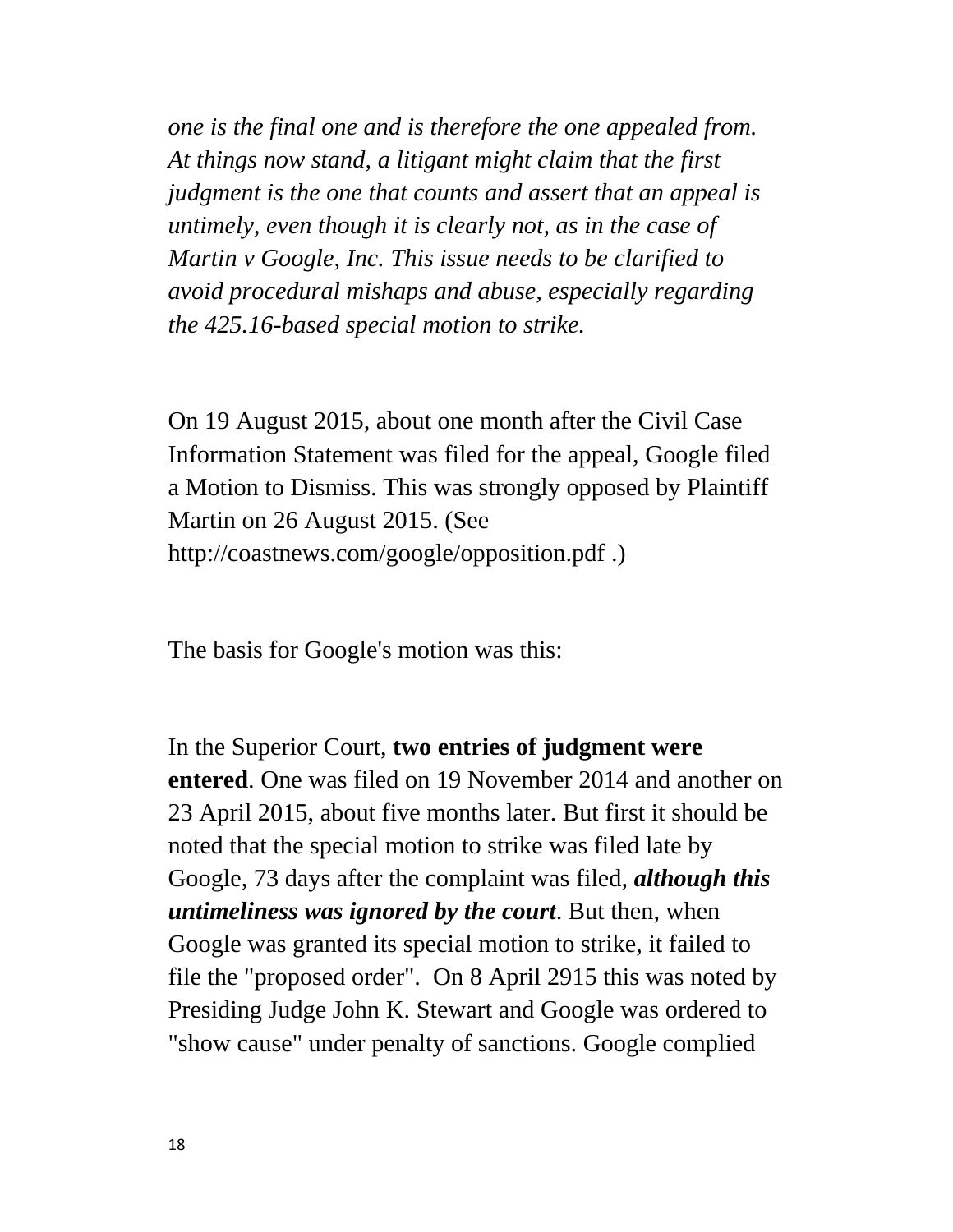by filing the proposed order, no sanctions were ever imposed, and a new entry of judgment was entered on 23 April 2015.

Plaintiff Martin assumed the new entry of judgment was *the* entry of judgment and timed his appeal accordingly. He made the reasonable assumption that a second decree in any situation always takes precedent over an earlier one. He in fact knew of no other situation in public or private life where things worked otherwise. It is even so at the zoo. If the boa constrictors are not to be fed rats on Wednesday, even though they were previously fed rats on Wednesday, going forward they are not to be fed rates on Wednesday! (See Petition for Rehearing here: http://coastnews.com/google/petition-forrehearing-1.pdf .)

Google claimed, however, that despite the fact that it made procedural errors both in filing the untimely motion to strike and in failing to file the "proposed order" and being ordered to show cause, Plaintiff Martin was somehow the one at fault and should take the hit for Google's various failures. Common sense does not buy the argument that when something goes wrong it is always someone else's fault. Google owns its mistakes, not Plaintiff Martin.

Moreover, per ccp 904.1, appeal can be made from any judgment, and Plaintiff Martin picked the official, corrected final judgment filed, thinking he was doing the right thing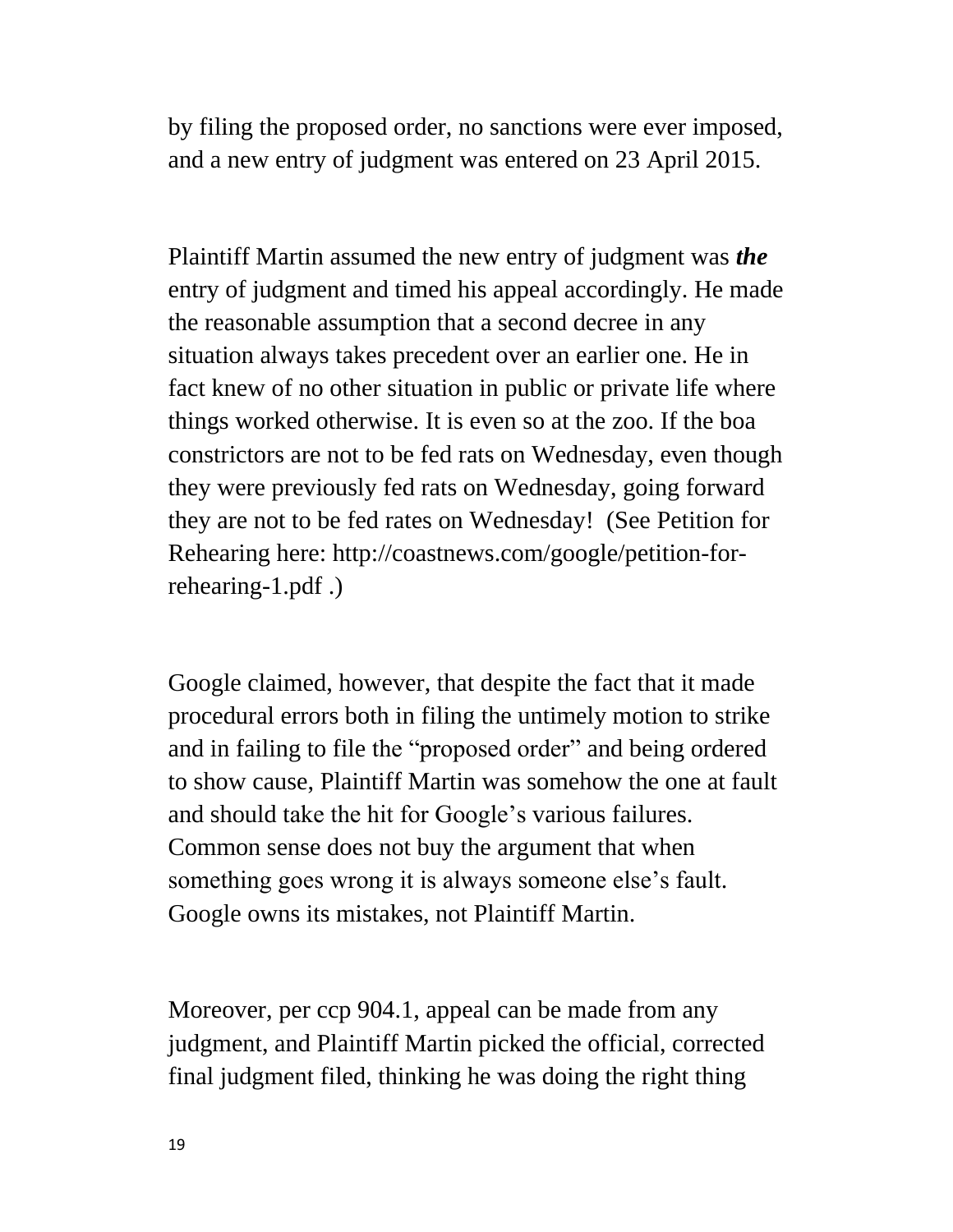and was as timely as timely can be. And apparently the clerk of the court thought so too or the appeal would not have been accepted by the court. This kind of information is checked carefully by the court. Nevertheless, Plaintiff Martin is left holding the bag for the procedural defects cause by Google's negligence; and, after more than a year in court, has not had his complaint heard. This is injustice by any other name.

The court, however, agreed with Google on its motion for dismissal, but only in the lamest fashion, simply quoting a few words from Google's motion to dismiss as though rewriting a company press release for publication in a trade journal. Note also that much had taken place in the fivemonth period between the two entries of judgment. A motion to vacate the strike order was filed by Plaintiff Martin and denied by the court; a request for continuance was filed by Plaintiff Martin and denied (it was based on "good cause": an investigation for perjury of judges Goldsmith and hacking attacks by Google); the leaks in the FTC investigation of Google to the Wall Street Journal occurred, showing that the real FTC investigators had found Google guilty of harming the completion and the consumer; new US Senate investigations commenced along with the European Union lawsuit; the head of Google in Europe, Matt Brittin, admitted that Google "didn't always get it right" … The second judgment was entered in this new environment of revelations about Google that the court chose to ignore but that Plaintiff Martin had duly noted in filings and/or court hearings.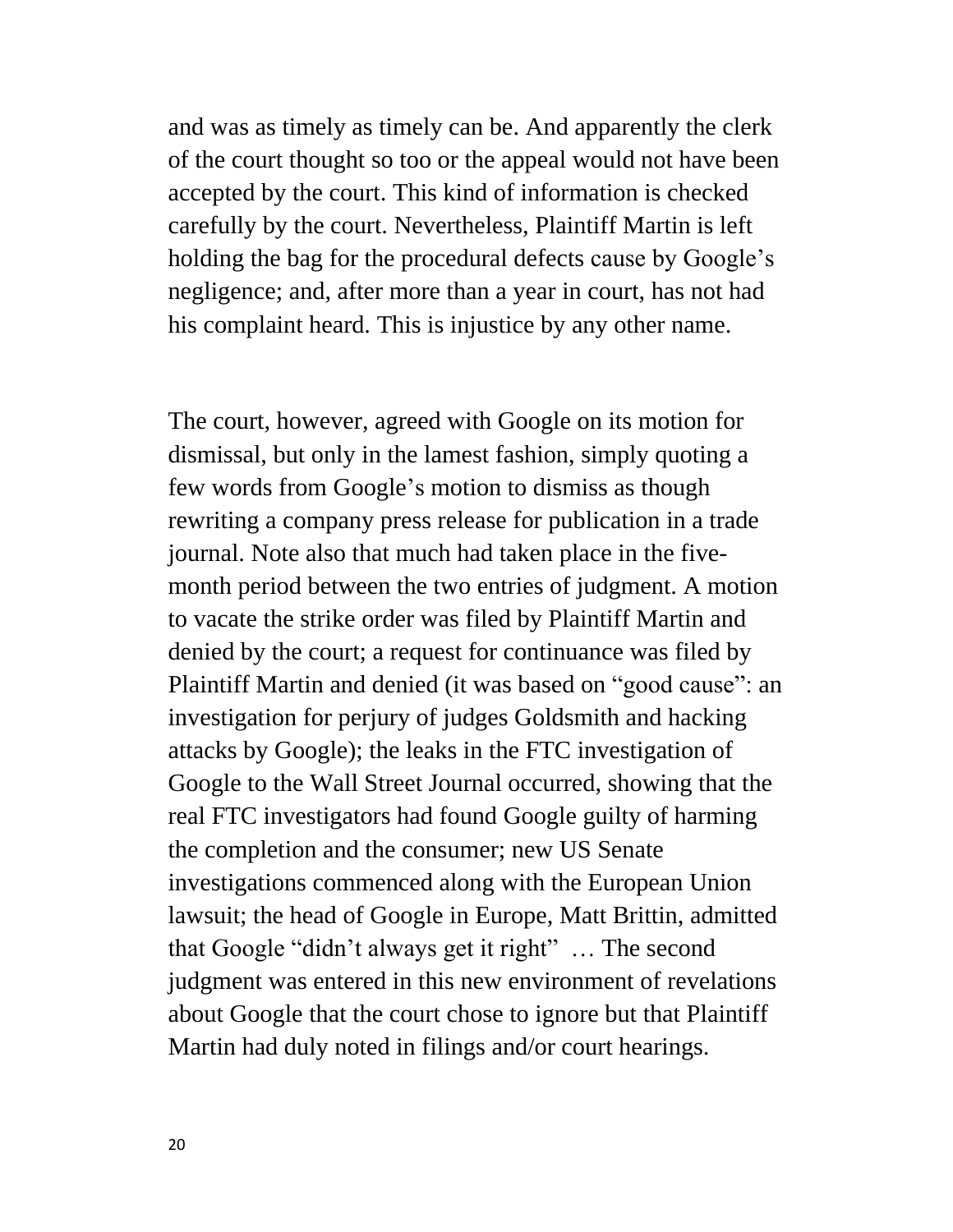As to the filing of the Appeal by S. LOUIS MARTIN, it was timely per CRC 8.104, which extends time for filing in the case that a Motion to Vacate a Judgment has been filed. 29 July 2015 was the "sooner of" applicable dates here, and S. LOUIS MARTIN filed his appeal on 8 July 2015 (it appears in the Register of Actions on 9 July 2015); thus Plaintiff Martin easily met the Appeal deadline, whereas Defendant Google did not even meet the deadline for filing its 425.16 based special motion to strike and failed to file a Motion for Leave. Question: Who is more timely than whom here?

In Google's Motion to Dismiss, filed 19 August 2015 in the Appeals Court, Google states:

*Appellant's motion to vacate the April 21, 2015 judgment was not valid and therefore would not extend his time to appeal…. California Code of Civil Procedure Section 663 recognizes two valid grounds, allowing parties to challenge judgments as "not consistent with or not supported by the special verdict" or entered on an "[i]ncorrect or erroneous legal basis . . . , not consistent with or not supported by the facts.*

This statement is blatantly false. Plaintiff Martin based his entire argument for vacating the judgment on ccp 663. He showed both the erroneous use of ccp 425.16 to protect deceptive search results per Section 5 of the Federal Trade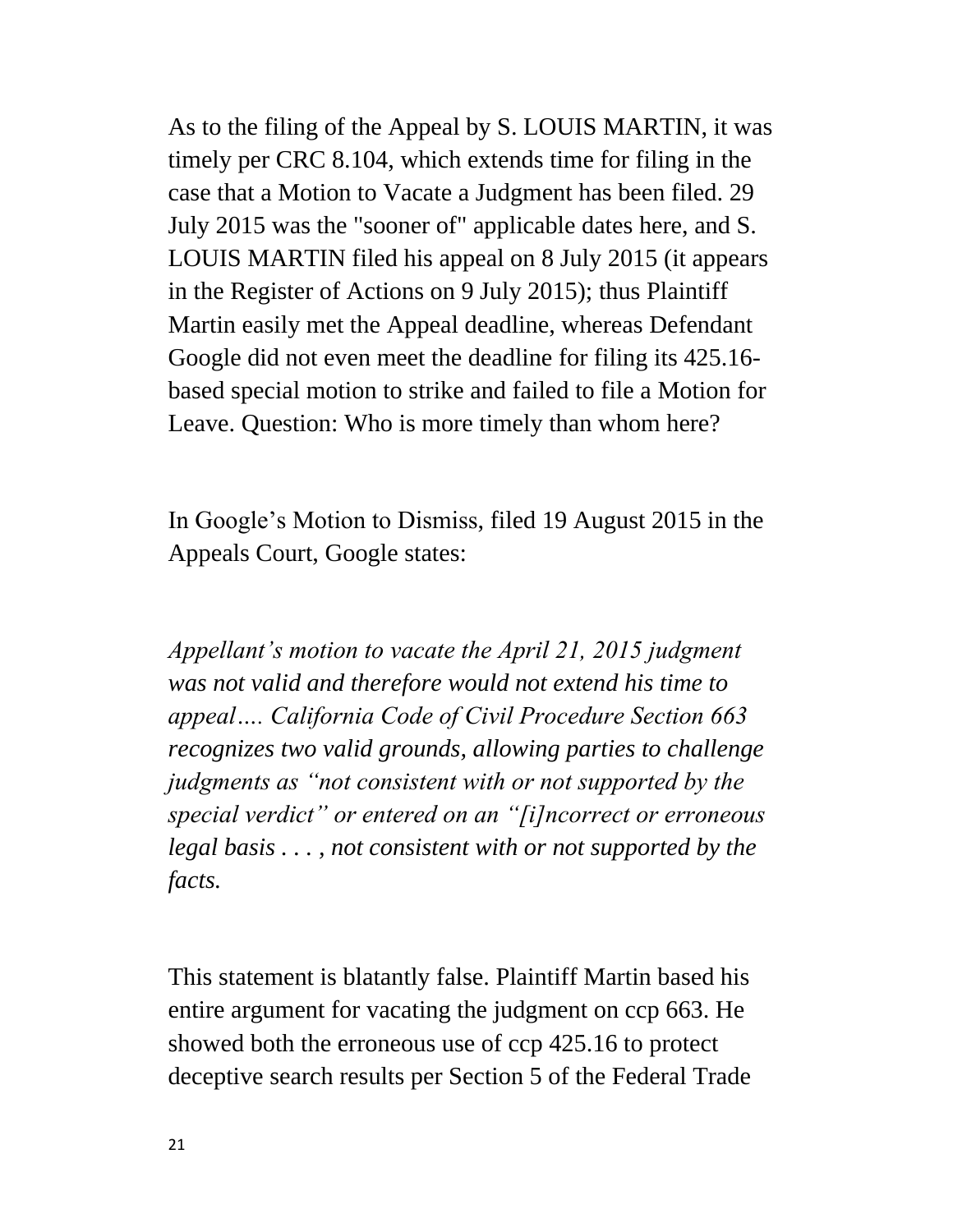Communication Act and the Judge Goldsmith's failure to comply with the rules of 425.16 that say the pleadings must be considered. Instead Judge Goldsmith read none of the pleadings and suppressed others. And Plaintiff Martin showed the ruling was completely inconsistent with the facts, especially in the light of the Federal Trade Commission leaks to the Wall Street Journal. Despite all this, Judge Quinn signed an order written by Google that said Plaintiff Martin failed to address CRC 663. Martin's entire discussion in the 29 June 2015 hearing on the motion to vacate the judgment was based on CRC 663! Transcripts are available if there are any doubts about this. And it has been reported that Judge Joseph "Pinocchio" Quinn's nose has returned to its normal length.

In short, Plaintiff Martin is asking for the court to clarify this issue that reason and common sense would see one way but that the court, at least in the case of Martin v Google, does not. Plaintiff Martin feels that justice was not applied uniformly in this matter. And note this: Google was even uneasy about whether its motion to dismiss would be honored by the court! It filed for an Application for Extension for its responding brief after the Plaintiff filed both his Opening Brief and Appellant's Appendix a week early and was ready for further action on the case.

Please also note that the granting of the Application for extension violated the letter and the spirit of CRC 8.63;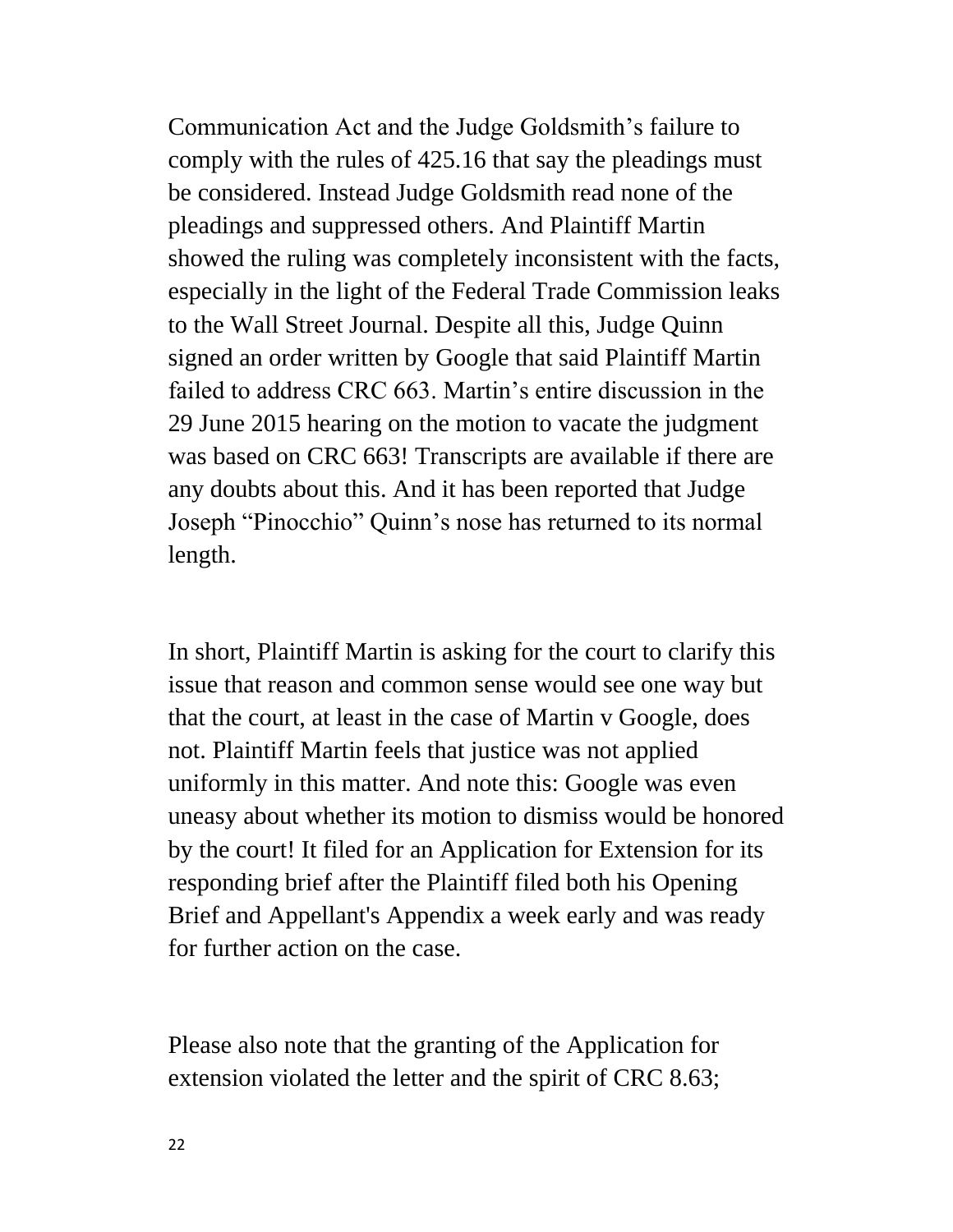Google showed no "good cause" for the extension. It had three able attorneys on the case, one the president of the American Bar Association Antitrust group, and none was known to be ill. If anyone should have been granted an extension, it should have been the *Pro Se* Plaintiff Martin. Nevertheless, the application was granted the day it was filed, and the Plaintiff's harp opposition to it likely cause the early dismissal of the case. Considering the dismissal's proximity to the opposition filed by Plaintiff, it appeared to be punitive in nature. (See Opposition to Google's Application for Extension here: http://coastnews.com/google/opposition-3.pdf.)

### **3. Justice Shoved Aside**

*Summary: Collusion, either tacit or explicit, between the court and politically-powerful litigants goes against the grain of justice, yet it is a daily reality of the justice system. While it is impossible to completely weed it out, when it is observed it needs to be reported. This is clearly an issue here, but the Plaintiff is not asking the court to look into it. Nevertheless, it is part of the background and environment of this case, so its presence is being reported.*

Although Plaintiff Martin is not asking the court to look at this, it is clear that both Superior Court judges perjured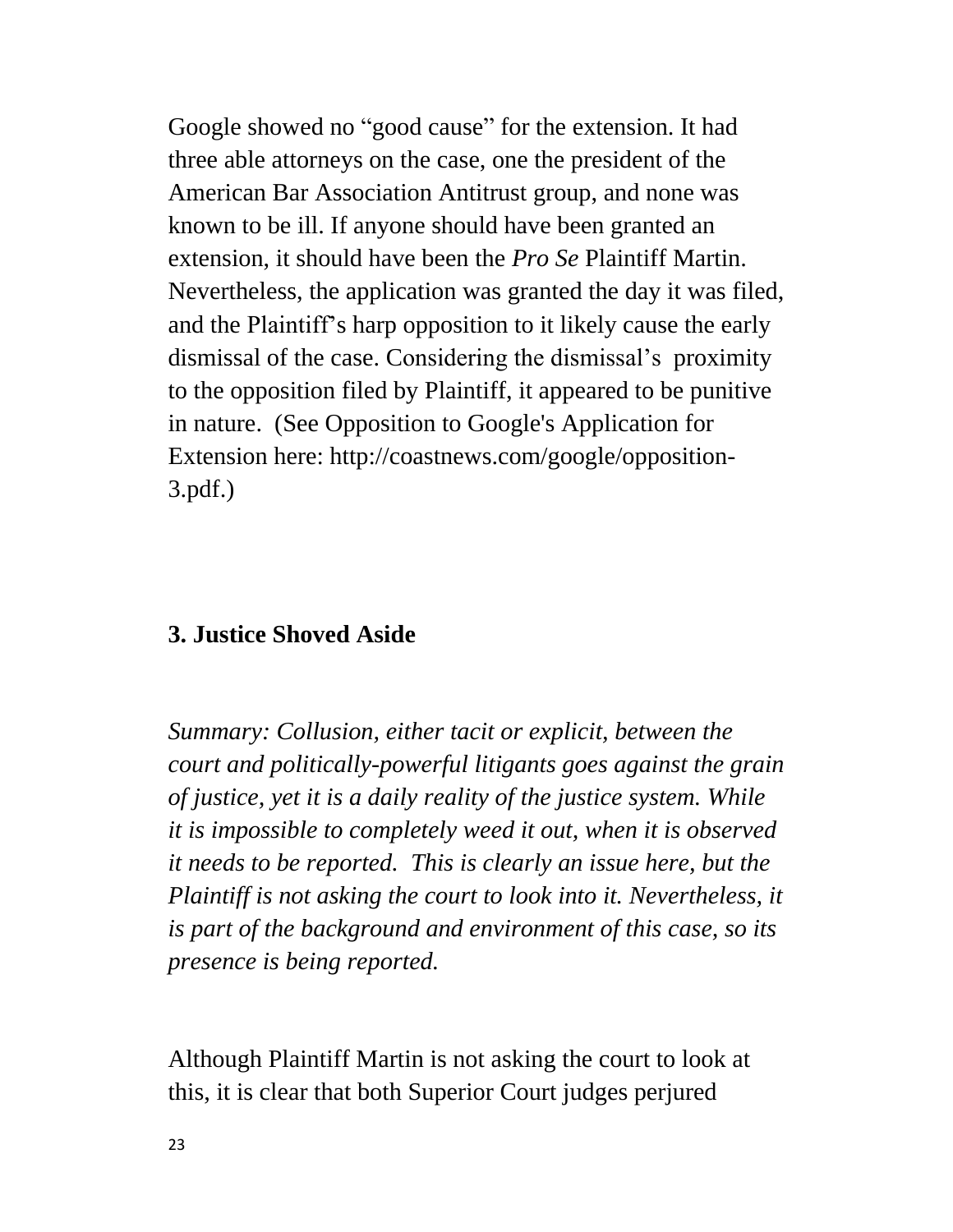themselves in signing orders and judgments written by Google that were blatantly false. This is thoroughly discussed in the Opening Brief filed with the Appeals Court and is easily seen in the Register of Actions in the Superior Court. In short, Judge Goldsmith signed a document that said Plaintiff Martin failed to file an opposition to the strike order while he, the judge, suppressed critical documents and failed to do what is required by ccp 425.16 to determine if a Plaintiff has a chance to prevail in the case: namely, consider the pleadings, which Judge Goldsmith did not do. He also stated that Google had "met its burden" of showing that the complaint arose from constitutionally protected activity of Defendant Google. Google has not met this burden. Judge Quinn, in the second of the two judgments mentioned above, said Martin failed to address ccp 663 in his motion to vacate the judgment. That is also a false statement; Martin's whole discussion in the hearing of 29 June 2015 was based on ccp 663 (1) and (2). The transcripts of the hearing clearly show this.

To put it mildly, it appeared that the Superior Court was working in an overly cooperative way with Google to ensure that no discussion of the complaint ever occurred. And in the Appeals Court, Judge Kline's immediate granting of the Application for Extension seemed but another example of an overly Google-friendly court. The extension clearly violated the rules of CRC 8.63. Procedural war appears to have been launched from day one to make certain that all substantive